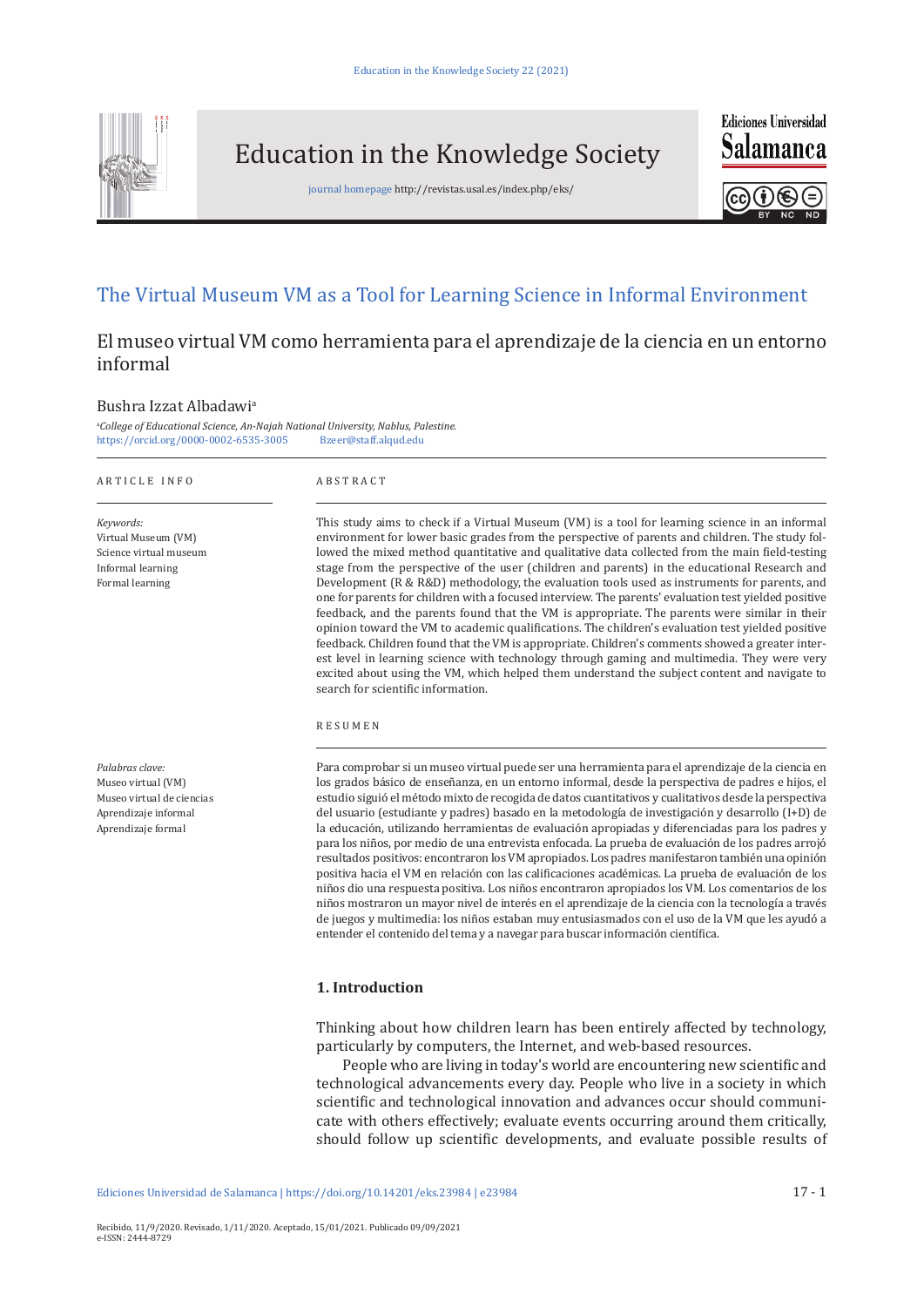these developments. At the same time, we live in a world that is increasingly dependent on technology (Dugger, 2001). Therefore, people who are careless about technology could hardly succeed in today's life.

Scientific topics covered by the Benchmarks include the nature of science and our surroundings in the universe. To achieve the goals set by the Benchmarks, formal and informal education facilities need to work together to provide the student, at any level of education, a more robust picture of the nature of science (Hofstein et al.*,* 1997).

Informal learning includes museums, science centers, community organizations, aquaria, zoos, botanical gardens, and television and print media. Traditional views of the learning environments set formal and informal learning education services; though both use similar teaching methods, both have their strengths and weaknesses. Formal education allows students to learn content in depth; teachers are telling, and students listening. Informal learning experiences offer students of all ages the opportunity to participate in programs not typically available in the formal learning context and for facilitators to show their interest in the science, they love (French, 2007). Distinguishing between formal education and informal education offers more freedom of choice to learn about the material presented.

A virtual museum "is a collection of digital electronic artifacts and information resources including paintings, drawings, photographs, diagrams, graphs, recordings, video segments, newspaper articles, transcripts of interviews, numerical databases, and a host of other items that may be stored on the virtual museum's file server" (McKenzie, 1997).

Buckingham (1993) believes that information technology education must develop the relationship between what is taught in schools and the technology that children are engaged with at home. With the internet boom, many households have access to the web for successful integration.

The research presented an evaluation for the virtual museum from the perspective of parents and children as experts.

#### **2. Purpose and Research questions**

To evaluate a virtual museum as a tool for learning science in an informal environment for lower Basic grades from the perspective of (parents and children).

To check a user-centered Virtual Museum.

Could the *VM,* as an informal tool, play a role in learning science of lower basic grades?

Could the parents cooperate effectively to implement a virtual museum that promotes science concepts in learning? This question was answered through the following sub-questions:

- 1. What are the opinions of parents about the *VM*?
- 2. Is there any significant difference in parents' opinions on academic qualifications (diploma, B.A, and upper than B.A)?

Could the children cooperate effectively using a virtual museum that promotes science concepts in learning? This question was answered through the following sub-questions:

- 1. What are the opinions of children about the *VM*?
- 2. Is there any significant difference in children's opinions related to grades (first, second, third, and fourth)?

## **3. Definitions**

Frequently used terms were summarized below. From the literature review and previous studies, a unified understanding of these terms and their definitions will allow the reader to interpret the study and its findings more quickly.

**Formal education:** The traditional way in teaching science for elementary class one teacher tells is that many students listen.

**Informal education:** This is the education outside the classroom limitation, environment without boundary (Messenger, 2000).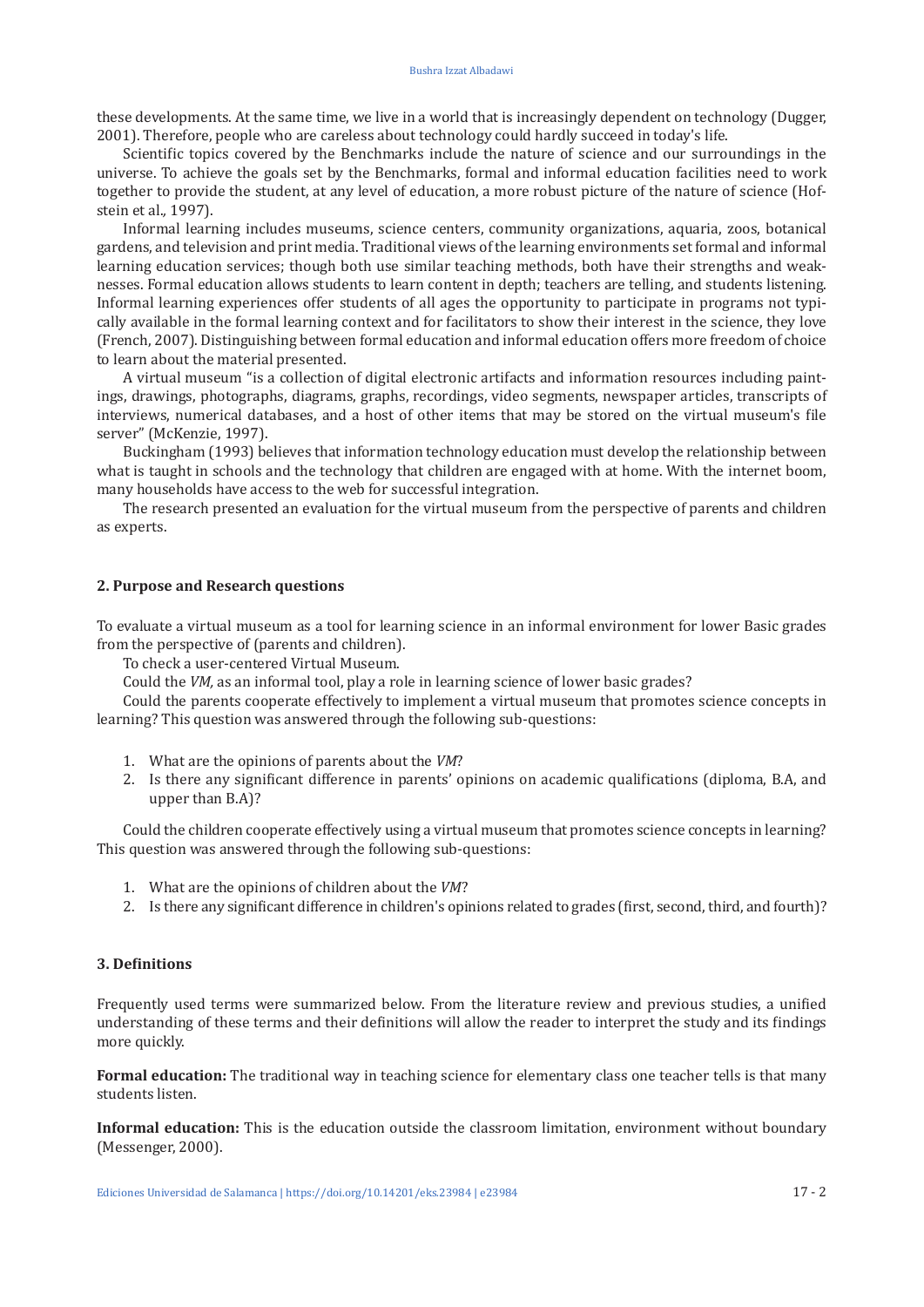**Virtual Museum (VM):** A virtual museum is a collection of digital electronic artifacts and information resources. The collection may include paintings, drawings, photographs, diagrams, graphs, recordings, video segments, newspaper articles, transcripts of interviews, numerical databases, and a host of other items which may be stored on the virtual museum's file server (McKenzie, 1997).

VM is a learning resource package that enables students to discover the wonders of science that may be from their home. This virtual program presents science in a way that is accessible and interactive, combining hands-on activities with online discovery. Focus on science, technology, history; in informal environmental studies that will enable contextualized learning (Al-badawi, 2011).

**The Virtual Science Museum:** It is a database that incorporates science concepts (plants, water, light, solar system, classification). It includes audio, video, text, multimedia gaming, and colorful photographs, all of which provide an understanding virtual situation. In the view of future, it could be based on principal resources for student, parents, and teacher

#### **4. Previous studies related to VM usability and informal environment**

Lepouras et al. (2004) demonstrated findings gathered from creating a multi-thematic virtual museum environment to be offered to visitors of real-world museums. The designer must develop an intuitive, consistent, userfriendly, stimulating virtual environment with rigid hardware, able to withstand heavy, everyday use.

Lim and Edirisinghe (2007) explore Second Life as a learning environment for computer science subjects. With the pilot study, the instruments used for data collection were the tutors' journals, interviews with tutors. The keys results are an increased level of student engagement and learning activities perceived as a good form of practice.

Khaled (2008) aimed to investigate the effect of employing a virtual learning environment of teaching science on the sixth graders' achievement at UNRWA schools in the Nablus District. The sample included (146) students of both sexes. There were significant differences at  $(\alpha=0.05)$  in science achievement and preservation.

As Delello (2009) declared to design a museum that would facilitate a cultural exchange of scientific information, the survey data gathered was collected from an initial university survey, two summer camps in Beijing, China, an email sample from U.S. educators based on a snowball sampling, and a questionnaire focused on both a U.S. middle school and a Chinese middle school audience. Students showed a greater interest level in learning science with technology through online gaming.

Dar Saleh (2010) found out the effect of using educational software programs in teaching the Arabic language on the achievement of the first graders in Nablus Governorate schools. An instrument was administered to an intentional sample of 313 male and female students in the first grade attending three types of schools: public, private, and UNRWA in the academic year 2009/2010. It was found that there were statistically significant differences at  $\alpha$  = 0.05 in the achievement of the first graders, in the learning of Arabic, between the control groups and the experimental group on the pretest in favor of the latter.

There are many compelling reasons for believing that virtual museums for children warrant serious investigation. The researcher has prioritized the recommendations of Lepouras et al. (2004) that the designer must develop an intuitive, consistent, user-friendly, stimulating virtual environment. Delello (2009) must find a way to capture the visitors' attention. So, the designers must focus on the learner's needs, and evaluations must be conducted in all phases of exhibit development, the focus of the present study. As a recommendation, Lim and Edirisinghe (2007) designed the VM to accommodate different learning styles.

Laghos (2010) provided feedback on the children's interface, usability, and acceptance; informal interviews were carried out with the children and their parents. The Pappa and Pannese (2010) evaluation framework includes three main analysis dimensions: technical verification, User Experience evaluation, and pedagogical aspects evaluation (evaluation of learning outcome). To improve learning and motivation, educational game design should target all three dimensions. Failing to meet the requirements of one dimension could compromise the effectiveness of learning and combine questionnaires with targeted interviews.

García-Peñalvo and Griffiths (2014) analyze problems experienced by validating informal learning and propose alternative approaches. There is a mismatch between the enthusiasm of policymakers and other actors for informal learning initiatives and the lack of adoption of systems in real workplaces. The use of managerial tools, such as validation and competence catalogs, has demonstrated the danger of constraining the scope for informal learning. They would like to advance and explore other different approaches to achieve the challenge of defining a very transparent framework in which both formal and informal learning are considered essential components of one's own person's knowledge base.

Aristeidou and Spyropoulou (2015) have the purpose of engaging adults with collaborative science and technology activities within the 3D Virtual World (VW) Second Life (SL). The Technology and Science Experiences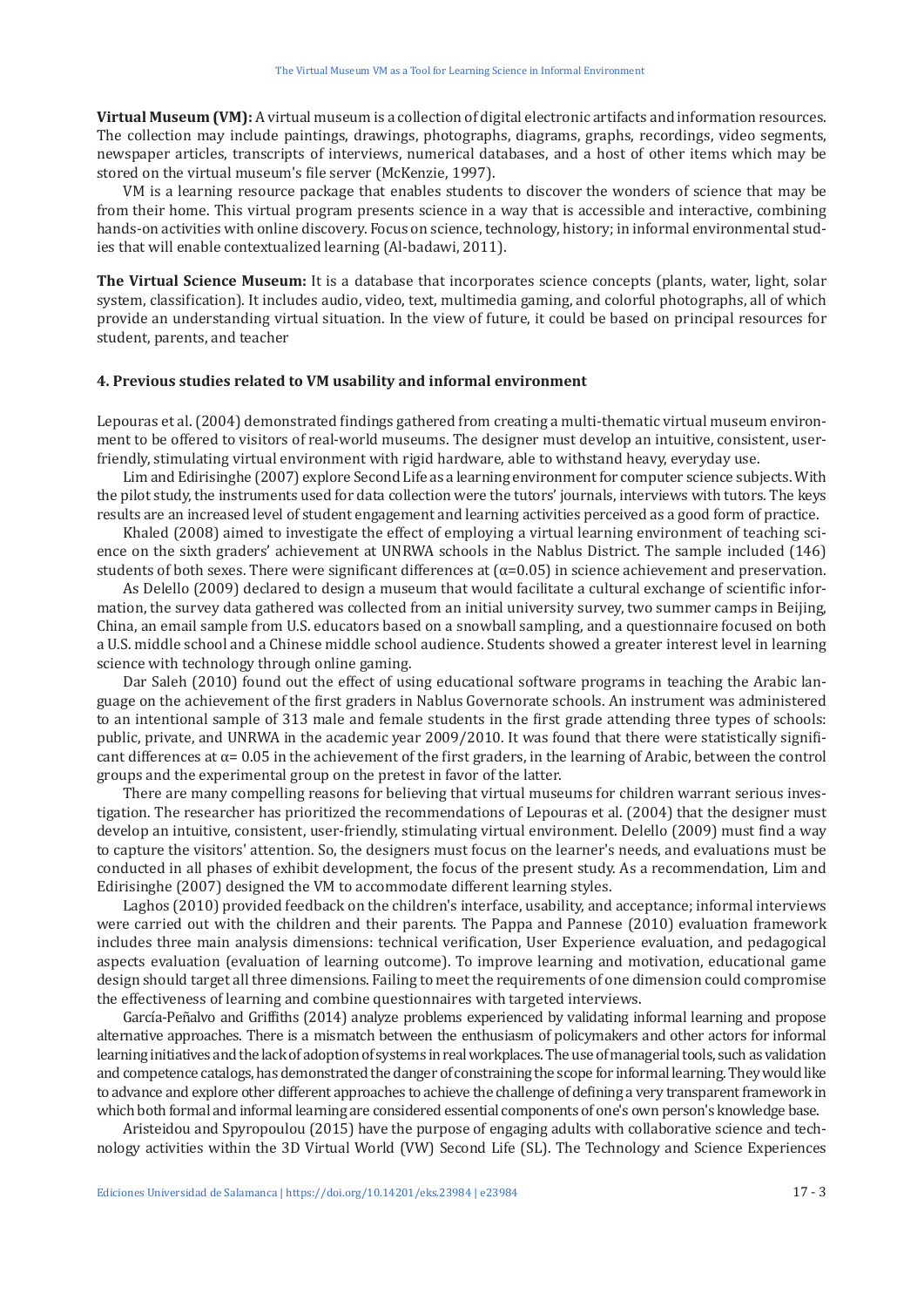#### Bushra Izzat Albadawi

Virtual Scenarios (TSEvs) is a work in progress project focused mainly on its educational aspect and principles. SL demonstrates increased motivation and active participation, which constitutes a significant criterion for using it in Lifelong learning. Furthermore, the potential of SL in education is currently being explored, and new opportunities are being discovered that may improve the TSEvs and lead them to new, more efficient directions.

Sabbatini (2003) investigates the current theoretical and practical scenario of virtual science museums and science centers on Internet through the analysis of the concepts of science museum and virtual museum, also describing the contents, resources, and characteristics of the virtual museum, besides commenting on questions of practical character in the operation of the virtual museums. Identify the contents, functionalities, and approaches of the virtual museum, with particular emphasis on reality.

Griffiths and García-Peñalvo (2016) conceived a response to transferring knowledge and experiences from informal to formal learning contexts. It is easy to see why a solution to this problem would be desirable. Moreover, there is a widespread consensus in policy that an effective formal education system is a critical factor in achieving economic success. Therefore, it is an attractive proposal to suggest that these informal activities could be harnessed to strengthen the education system and that some of the methods of formal education would be applied to increase the effectiveness of informal learning.

Fuentes et al. (2019) aim to analyze the integration of Tablets in Spanish Schools, considering some of the critical aspects of the educational-technological innovation. A test completed by 1778 primary and secondary school students from 31 schools and 6 autonomous communities is provided.

They found that there are no significant changes in teacher's evaluation methods, concerning the methods used before the introduction of Tablets; the lack of innovation methodologies associated with technology, especially those referred to video games and online collaboration; the high level of coexistence between Tablets and other analogical resources, which points out the existence of a mixed model of technological integration; the receptivity to tablets shown mainly by students, but also by teachers and parents.

Lavonen and Villalba-Condori (2019) designed the development programs in the Basic Education Forum and the Finnish Teacher Education Forum. Moreover, the preparation of the National Core Curriculum for Basic Education is introduced and analyzed, the use of digital tools and environments in education is analyzed as a part of the preparation and implementation of the programmed and curricula.

#### **5. Methodology**

# *5.1. Design of the study*

This study investigated parents and children to examine their views on the development of the VM and explored their views on the possibility of an initiative that would examine the role of the VM as a tool of learning science in an informal environment.

This research has followed Research and Development (R&D) methodology for developing educational *VM*  proposed by (Gall et al., 2003).

The research design followed the last stage in the educational R&D methodology as a mixed method in collect data qualitative, quantitative.

#### *5.2. Population*

Students of lower basic grades from (1-4). Parents of students of the lower basic grades.

#### *5.3. Sampling*

Subsets of a non-parametric purposive sampling are chosen (students and parents).

#### **Experts' participants**

- Volunteer parents have been selected from the parents of the lower basic students who volunteered.
- In addition, students of lower basic grades from (1-4) have been selected from the schools accepted to participate.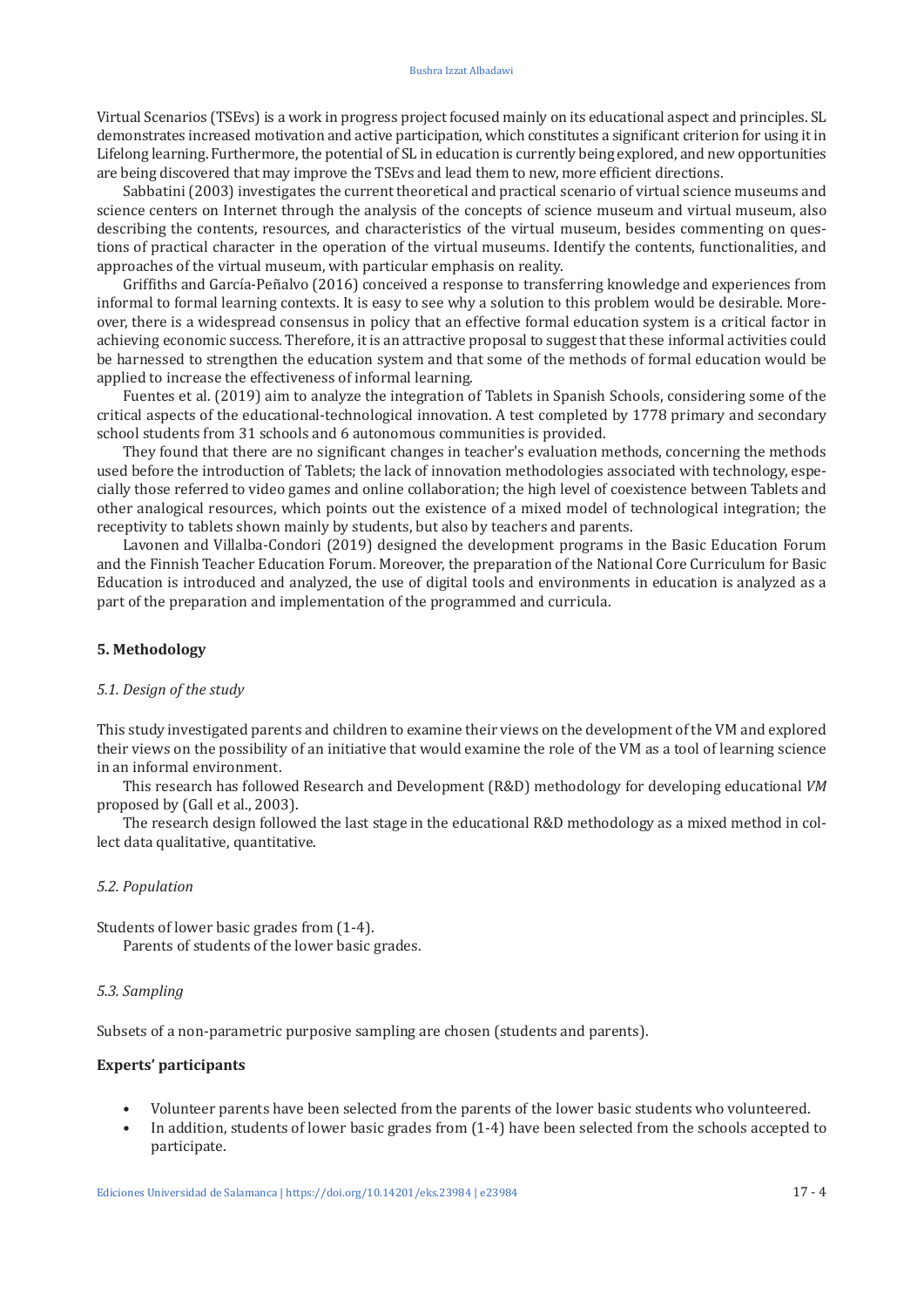## Study sample

- A group of students from lower basic grades (1-4) in Jerusalem district, Bethlehem, and Hebron, participated in this study, depending on the grades (1-4).
- A group of Volunteer Parents of the students whose diversity depended on academic qualification, their students' grades from (1-4).
- The formal study sample has participated in the preliminary field test primary field test *(User Evaluation)* as described later*.*

#### *5.4. The variables*

Independent variables:

- Students' grades from first to fourth grade.<br>• Voluntary parent's qualifications include the
- Voluntary parent's qualifications include three levels (diploma, B.A, upper than B.A.).

The Dependent variable: the opinions of the parents and children about the VM as a tool of learning science in an informal environment.

## *5.5. Data collection tools and data collection process*

## **The VM as a tool: developed by (Al-badawi, 2011)**

The research design of this study has followed the educational R&D methodology (the stage of main field test) outlined by (Gall et al., 2003). There was a seven-step development cycle. Educational R&D products followed a process of field-testing, evaluation, and refinement of producing functional educational products and programs, which has been used in (Al-badawi, 2011). This research used the stage of user evaluation in the preliminary field test.

Al-badawi's (2011) research is a smaller scale study than intended (Gall et al., 2003). In this research, the researcher uses the main field testing from the perspective of students and parents.

**Evaluation tools:** The researcher used the instruments from (Al-badawi, 2011) for parents and children.

**Prepare evaluation tools:** Through evaluation criteria, after reviewing the relevant literature and previous studies (Alsumait & Al-Osaimi, 2010), the researcher constructed two instruments, one for parents and one for children.

**Virtual Museum VM parents' evaluation form:** This instrument consisted of three parts, the first one containing information about the parent's qualifications (lower than a two-year diploma, B.A, Diploma, upper than B.A, Others), and child's grade, and the second one contained criteria related to the VM evaluation form which consisted of 70 items divided into nine domains: General Software Quality Evaluation, Operational Problems, Appearance, Navigation, Content, Enjoyable, Parent Friendliness Truth in packaging items, Integrating the Technology lab into everyday life, Computer skills, STS programmed characterized, the third one open comments. The instrument was translated into Arabic, two judgment translators agreed on 90% of the translated items.

**Virtual Museum VM children's evaluation form:** This instrument consisted of three parts, the first one containing information about the children's grades. The second one contained criteria related to the VM evaluation form, which consisted of 60 items divided into nine domains: General Software Quality, Operational Problems, Appearance, Navigation, Content, Enjoyable, Integrating the Technology lab into everyday life, Computer skills, STS programmed characterized, the third one is open comments. The instrument was translated into Arabic, two judgment translators agreed on 92% of the translated items.

**The VM:** The translation of the requirements into concrete design specifications, featuring: Start in designing home experiments, computerized experiments, worksheet, content, layout, graphics, video, DB which contained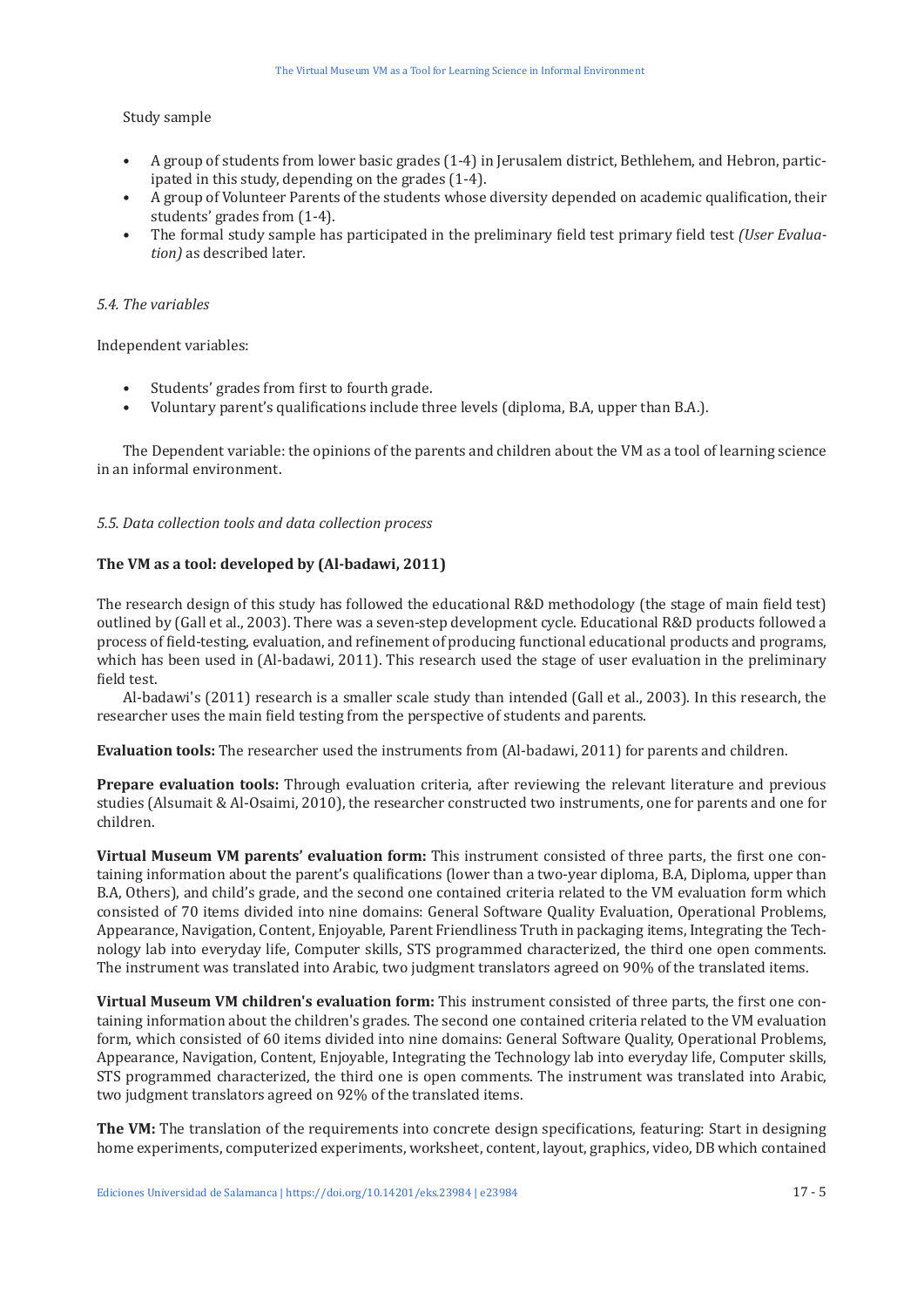all the resources and, it could be expanded to contain another concept with various activities. The museum has many sections (objective, computerized experiments, home experiments, fact history of science, the technology of science, games, helpful link, and Audio-visual tools (like short films) complete this innovative Virtual Museum updated from (Al-badawi, 2011).

**Focus group interview:** After finishing the evaluation, the VM, a half-hour focus group interview, was conducted to elicit these students' in-depth perceptions of VM use. Ten participants were selected for the interview, as those students were more willing to share their feelings and relied primarily on the analysis of the virtual museum for this study. The interviews concluded at the latest possible time during the visits to the school after evaluation of the VM so that the participants would have the most time to experience the project activities and formed their opinions about them. Although the interviews were conducted informally, with two or three participants at a time, initial research questions were used as a guide to help keep track of the topics that were addressed in the interview, as the study progressed, and it developed a more focused questioning strategy.

**Validity of the instruments:** As a content validity measure, several qualified experts provided insight regarding the draft questionnaires and the evaluation form questions. The goal was to determine if the questions from the item pool were clustered appropriately by their content and written. Their suggestion refined the instruments after confirmation of the validity of the instruments which were used.

**Main Field Test** *(User Evaluation):* A preliminary field test was completed using a pilot study from lower Basic grades (1-4) and volunteer parents. The *main field test* purpose was to obtain additional information on the usability and usefulness of the VM. The students who have participated in the preliminary field test have used the test version of the VM, the researcher provided them with a set of instructions to know how to utilize the program, and she monitored them; for any clarification; when they completed the instrument that served as the main evaluation tool. The sample was conducted in 5 to 15 schools with 30 to 100 subjects—interview, observational, and questionnaire data collected and analyzed (Gall et al., 2003).

## **User's participants in this step**

- Students from lower basic grades (1-4) from five schools, each school provided 20 students, 5 from each class participated in this study, they were randomly selected
- A group of Volunteer Parents of the students.

The best product designs result when the product's designers collect and interpret users' data and appreciate what real people need (Beyer & Holtzblatt, 1999). The purposes of the user evaluation to:

- 1. Measure the usability/practicality of the prototype.
- 2. Identify users' needs.
- 3. Identify strengths and weaknesses in the VM as well as ways to improve them.
- 4. Use the results of this evaluation to revise the prototype.

## *5.6. Data collection process*

The goal of *this research is* to develop a virtual museum from the perspective of the participants for lower Basic grades as a tool of learning science in an informal environment:

- 1. Use evaluation instruments (Al-badawi, 2011).
- 2. Update the VM.
- 3. The parents were asked to determine the VM's general quality by rating the VM with the instrument and providing feedback comments. These data were used to determine the strengths and weaknesses of the VM. For example, on the Yes/No scale, a means rating over 1.5 was considered "satisfactory," and below 1.5 was considered "unsatisfactory," and over 70% was considered a satisfying domain.
- 4. Third and fourth grades students browsed the VM to complete the *evaluation instruments*; first, and second graders browsed the VM; the researcher and the teachers helped them complete the evaluation instrument.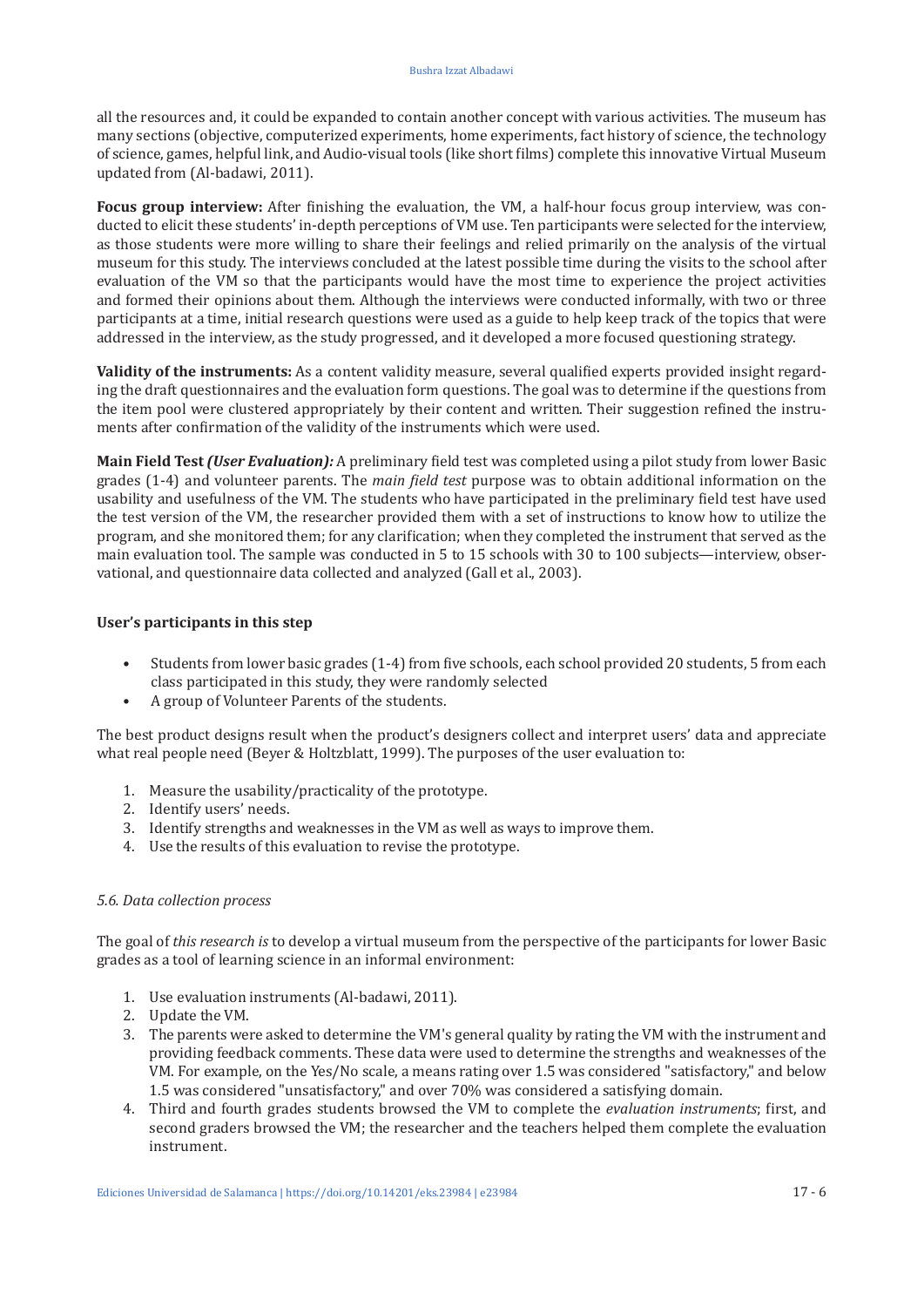- 5. Reviewed collected forms.
- 6. Hold the focus interview with students.
- 7. Analyzed the data.

#### *5.7. A description of the data analysis*

Chi-square test of homogeneity was used to provide statistical analysis of collected data and to identify significant differences (p-value) between user categories.

Data contained both qualitative and quantitative data. The qualitative data was analyzed with reading, grouping, and regrouping. The quantitative data were analyzed using the SPSS© quantitative statistical software program. Descriptive statistics and Nonparametric Kruskal Wallis Test were used.

#### **6. Main field test results and discussion**

#### *6.1. User evaluation (parents)*

The evaluation form was designed to collect data that would identify the strengths and weaknesses of the museum in terms of general software quality evaluation, appearance, ease of navigation, ease of understanding the content, enjoyment, parent friendliness, integrating the technology into everyday computer skills*.*

**Could the parents cooperate effectively to create a virtual museum as a tool of learning science in an informal environment?** This question was answered through the following sub-questions.

#### **Q.1. What are the opinions of parents about the VM?**

The findings related to this question of the user evaluation are demonstrated in Table 1.

| <b>Domain</b>                                   | No. of parents |                | Mean  | <b>Percentages opinion</b> |         |
|-------------------------------------------------|----------------|----------------|-------|----------------------------|---------|
|                                                 | Valid          | <b>Missing</b> |       | $No\%$                     | $Yes\%$ |
| General software quality<br>evaluation          | 12             | $\theta$       | 1.833 | 20.00                      | 80.00   |
| Appearance                                      | 12             | $\mathbf{0}$   | 1.960 | 15.76                      | 84.24   |
| Navigation                                      | 12             | $\mathbf{0}$   | 1.800 | 20.00                      | 80.00   |
| Content                                         | 12             | $\mathbf{0}$   | 1.786 | 21.43                      | 78.57   |
| Enjoyable                                       | 12             | $\Omega$       | 1.847 | 19.93                      | 80.06   |
| Parent friendliness                             | 12             | $\mathbf{0}$   | 1.867 | 19.00                      | 81.00   |
| Integrating the Technology<br>lab into everyday | 12             | $\theta$       | 1.952 | 16.70                      | 83.33   |
| Computer skills                                 | 12             | $\theta$       | 1.833 | 19.98                      | 83.35   |
| STS programmed<br>characterized                 | 12             | $\Omega$       | 1.803 | 21.66                      | 78.34   |
| Over all evaluation form                        | 12             | $\mathbf{0}$   | 1.842 | 19.50                      | 80.50   |

Table 1. The number of parents, means, and percentage of parent opinions for each domain.

The results in Table 1 show that the *content* was the lowest satisfaction with a mean of 1.786. 78.57% of the parents found that the *VM Content* was the convention. *The appearance* was the highest satisfaction domain with a mean of 1.960. 84.24% of the parents found the *VM appearances was suitable*. The parents' evaluation test yielded positive feedback regarding the VM's instrument evaluation for revision domains. The parents found that the VM appropriation is appropriate. None of the domains have an unsatisfying rating; they have a mean greater than 1.5 and more than 70.00%. Out of 12 parents surveyed, 80.00% of the parents found that the *general software quality* evaluation was suitable, while 20.00% found it unsuitable. 80.00% of the parents found the *navigation* domain was suitable, while 20.00% found it was not. 80.06% of the parents found the VM was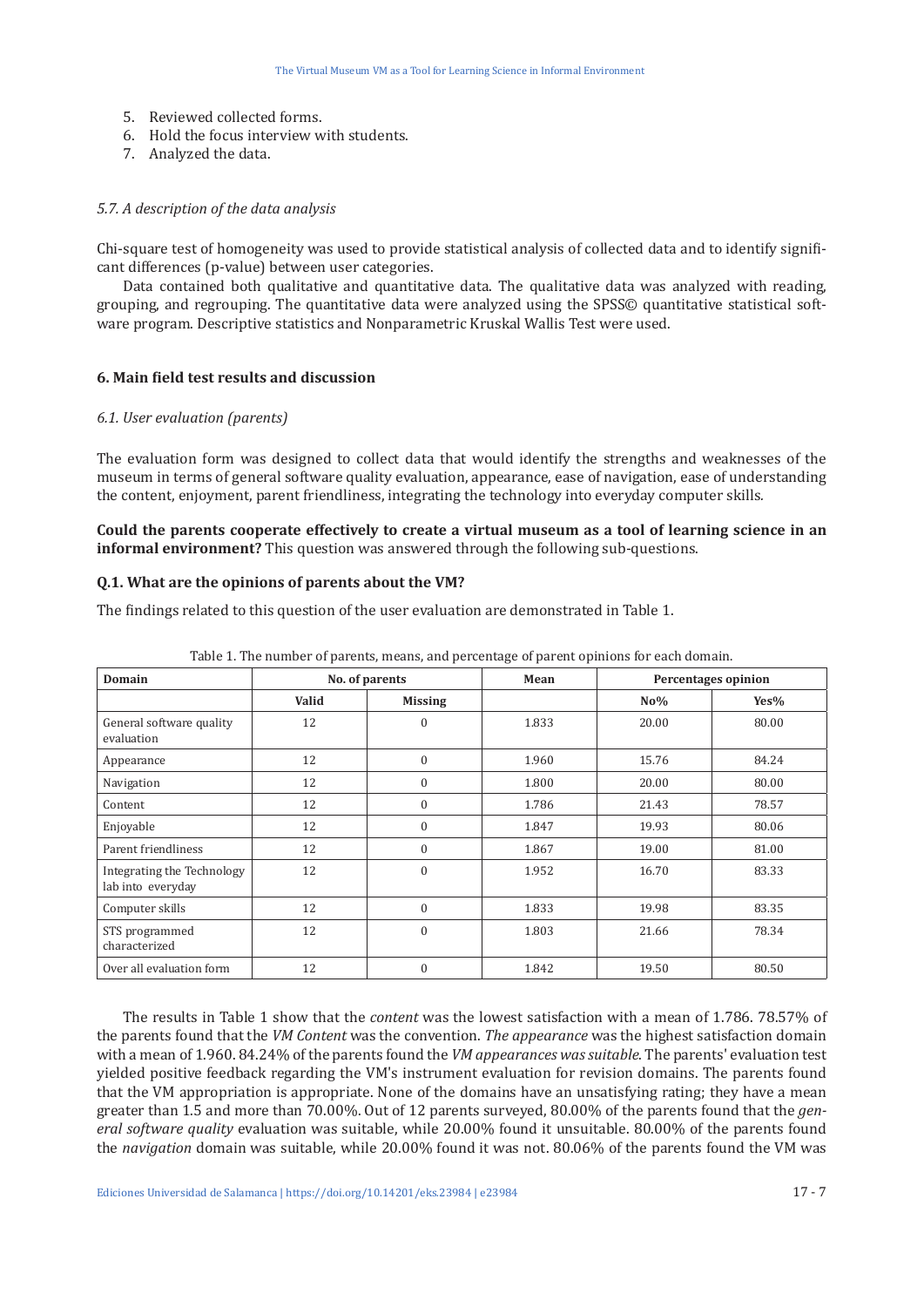enjoyable, while 19.93% found it was not. 81.00% of the parents found the VM *parent friendliness*, while 19.00% found it was not. 83.33% found the VM is appropriate to *integrate the technology lab into everyday life*, 16.70% found it was not. 83.35% found the VM helped the children achieve *computer skill's* domain, while 19.98% found it was not. 78.34% found the VM was characterized by STS standards, while 21.66% was not. Finally, 80.50% of the parents were satisfied with the *overall evaluation form*, while 19.50% were not. In the *content* domain, which was the least satisfactory, there are a couple of defective items: "familiar" (58.30%) and "well organized" (66.70%) contradiction that the children's results showed that the content was the highest satisfied domain as clarified later.

**Q.2. Is there any significant difference in parents' opinions on academic qualifications (diploma, B.A, upper than B.A)?** To answer this question, the researcher has utilized the nonparametric Kruskal Wallis Test. See table (2):

|                                              | Chi-Square* | Asymp. Sig. |
|----------------------------------------------|-------------|-------------|
| General software quality evaluation          | 5.928       | 0.115       |
| Appearance                                   | 3.740       | 0.291       |
| Navigation                                   | 1.476       | 0.688       |
| Content                                      | 7.051       | 0.070       |
| Enjoyable                                    | 5.019       | 0.170       |
| Integrating the Technology lab into everyday | 4.689       | 0.196       |
| Computer skills                              | 7.734       | 0.052       |
| STS* programmed characterized                | 1.247       | 0.742       |
| Parent friendliness                          | 4.025       | 0.259       |
| Over all evaluation form<br>$* df = 3$       | 2.740       | 0.433       |

Table 2. Kruskal Wallis test, grouping variable: Parents qualification, subject = parent.

The results in Table 2 show that levels of significance over 0.05 indicate that the parents are similar in their opinion toward the VM concerning academic qualifications (lower than a two-year diploma, diploma, B.A, upper than B.A). The *overall evaluation form* significance value is greater than 0.05, so there is no significant difference in parents' opinions related to academic qualifications.

#### *6.2. User evaluation (children)*

The creation of the virtual science museum exhibition is a process that is not completed with just the building, design of the VM, and experts' refinement, but must also incorporate feedback from the users who will utilize the VM. Therefore, the evaluation form was designed to collect data that would identify the strengths and weaknesses of the museum in terms of *general software quality evaluation, appearance, ease of navigation, ease of understanding the content, enjoyment, integrating the technology into everyday life computer skills.*

The children were asked to act as experts and evaluate the system voluntarily. Using a simplified evaluation instrument, each child was given a copy of the VM, a letter of instruction, and the instrument of evaluation). Children were asked to determine the VM's general quality by rating the VM with the instrument and providing feedback comments. These data were used to determine the strengths and weaknesses of the VM. On the Yes/No scale, a mean rating over 1.5 was considered "satisfactory," and anything below was considered "unsatisfactory," and over 70% percentage considered a satisfied domain.

The following questions were answered to evaluate the usability and children's acceptance of the VM*.*

#### **Q.1. What are the opinions of children about the VM?**

The means and the percentages of opinions calculated of the children to answer this question are shown in Table 3. Out of 100 children surveyed, the results in Table 3 show that *integrating technology into everyday* life was the domain with the least satisfaction with a mean of 1.905. 81.91% of the children found that the VM helped the children integrating the technology lab into everyday life, while 7.45% found it was not. The content was the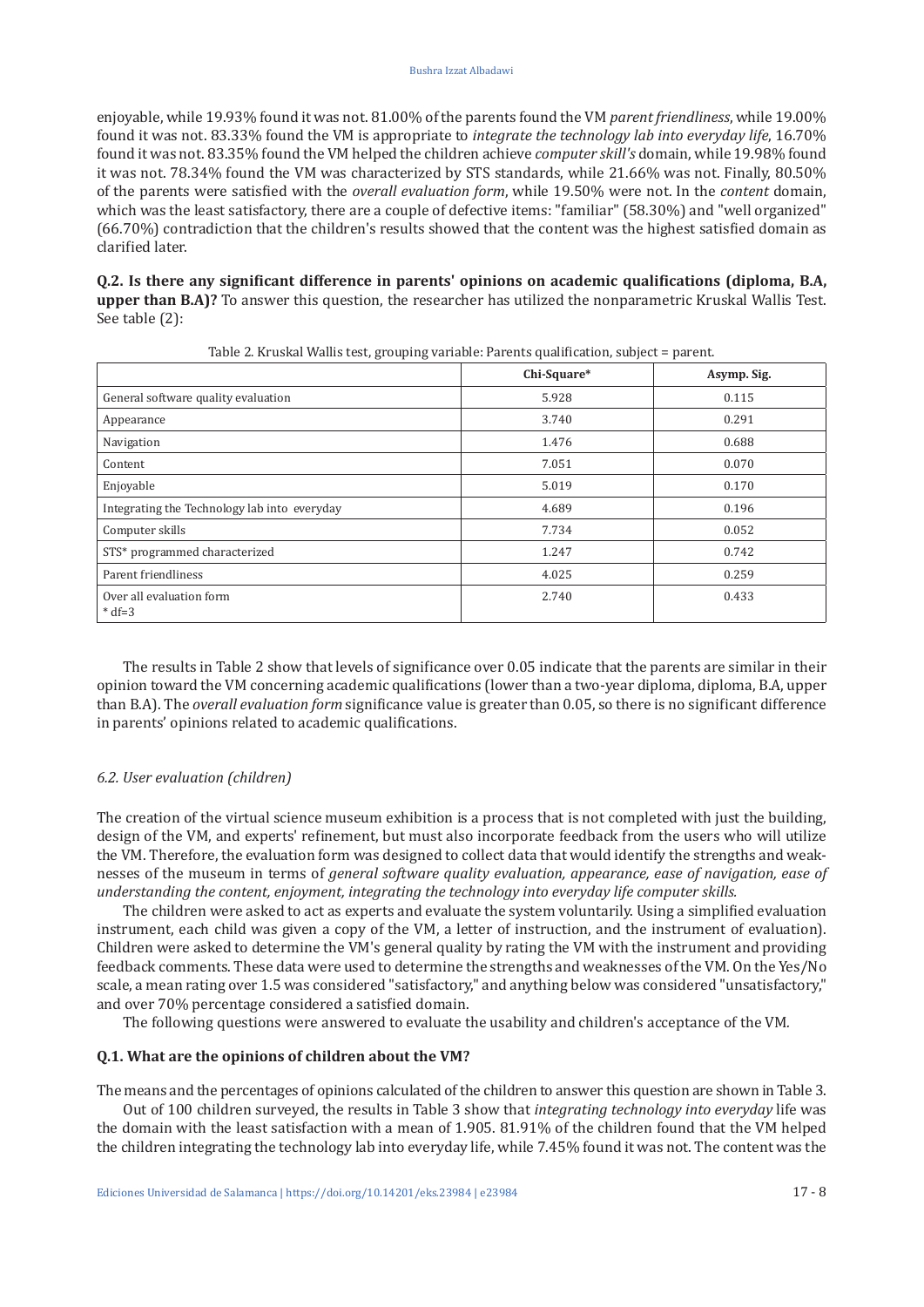| <b>Domains</b>                                  | No. of children |                | Mean  | <b>Percentages opinions</b> |         |
|-------------------------------------------------|-----------------|----------------|-------|-----------------------------|---------|
|                                                 | Valid           | <b>Missing</b> |       | $No\%$                      | $Yes\%$ |
| General software quality<br>evaluation          | 100             | $\theta$       | 1.938 | 8.22                        | 93.58   |
| Appearance                                      | 100             | $\mathbf{0}$   | 1.907 | 10.14                       | 89.86   |
| Navigation                                      | 99              | и              | 1.913 | 08.70                       | 91.30   |
| Content                                         | 100             | $\mathbf{0}$   | 1.980 | 02.00                       | 98.00   |
| Enjoyable                                       | 99              | 4              | 1.955 | 07.00                       | 93.00   |
| Integrating the Technology<br>lab into everyday | 99              | $\mathbf{1}$   | 1.905 | 07.45                       | 81.91   |
| Computer skills                                 | 99              | $\mathbf{1}$   | 1.923 | 09.38                       | 92.18   |
| STS programmed<br>characterized                 | 99              | 4              | 1.926 | 09.14                       | 91.52   |
| Over all evaluation form                        | 99              | и              | 1.925 | 08.05                       | 91.86   |

Table 3. Number of children means and percentages of children opinions for each domain.

domain with the highest satisfaction, with a mean of 1.98. 98.00% of the children found the content was suitable, while 2.00% found it was not. The children's evaluation test yielded positive feedback regarding the VM's instrument evaluation for revision domains. Children found that the VM is appropriate. None of the domains have an unsatisfying rating; they have a mean greater than 1.5 and more than 70.00%.

93.58% of the children had found the *general software quality evaluation* was suitable, while 8.22% found it was not. 80.00% of the children found the *Navigation domain* was suitable, while 8.70% found it was not. 93.00% of the children found the VM was enjoyable, while 7.00% found it was not. 92.18% found the VM helped in satisfying Computer skills, while 9.38% found it was not. 91.52% found the VM was characterized by STS standards, while 9.14% was not. Finally, 91.86% of the children were satisfied with the overall evaluation form domains, while 8.05% were not. The content from the viewpoint of the children was accurate, precise, familiar, appropriate, well organized. The educational value is high and Easy to understand. 95.00% of the children said the content was familiar, 98.00% said the content was well organized.

# **Q.2. Is there any significant difference in children's opinions related to child grade (first, second, third, and fourth)?**

Table 4 shows the significance levels over 0.05. They indicate that the children's opinions were similar according to the children's grades. The children's grades did not change the opinions of the children.

| <b>Domains</b>                               | Chi-Square* | Asymp. Sig. |
|----------------------------------------------|-------------|-------------|
| General software quality evaluation          | 2.286       | 0.515       |
| Appearance                                   | 2.921       | 0.404       |
| Navigation                                   | 3.054       | 0.383       |
| Content                                      | 2.062       | 0.560       |
| Enjoyable                                    | 2.903       | 0.407       |
| Integrating the Technology lab into everyday | 2.373       | 0.499       |
| Computer skills                              | 4.055       | 0.256       |
| STS* programmed characterized                | 2.210       | 0.530       |
| Over all evaluation form<br>$*df=3$          | 3.274       | 0.351       |

Table 4. Kruskal Wallis Test, grouping variable: Child grade, subject = children.

Suggesting that fourth-grade participants perceived the VM as a more significant opportunity to interact than first-grade participants, they are more satisfied. Regarding grades, no significant differences are found. This outcome was not surprising considering the technology competent and homogeneous experience focus of the children in the information age. Children are born with a curiosity about new and unusual things. Therefore, they have been attracted to computers.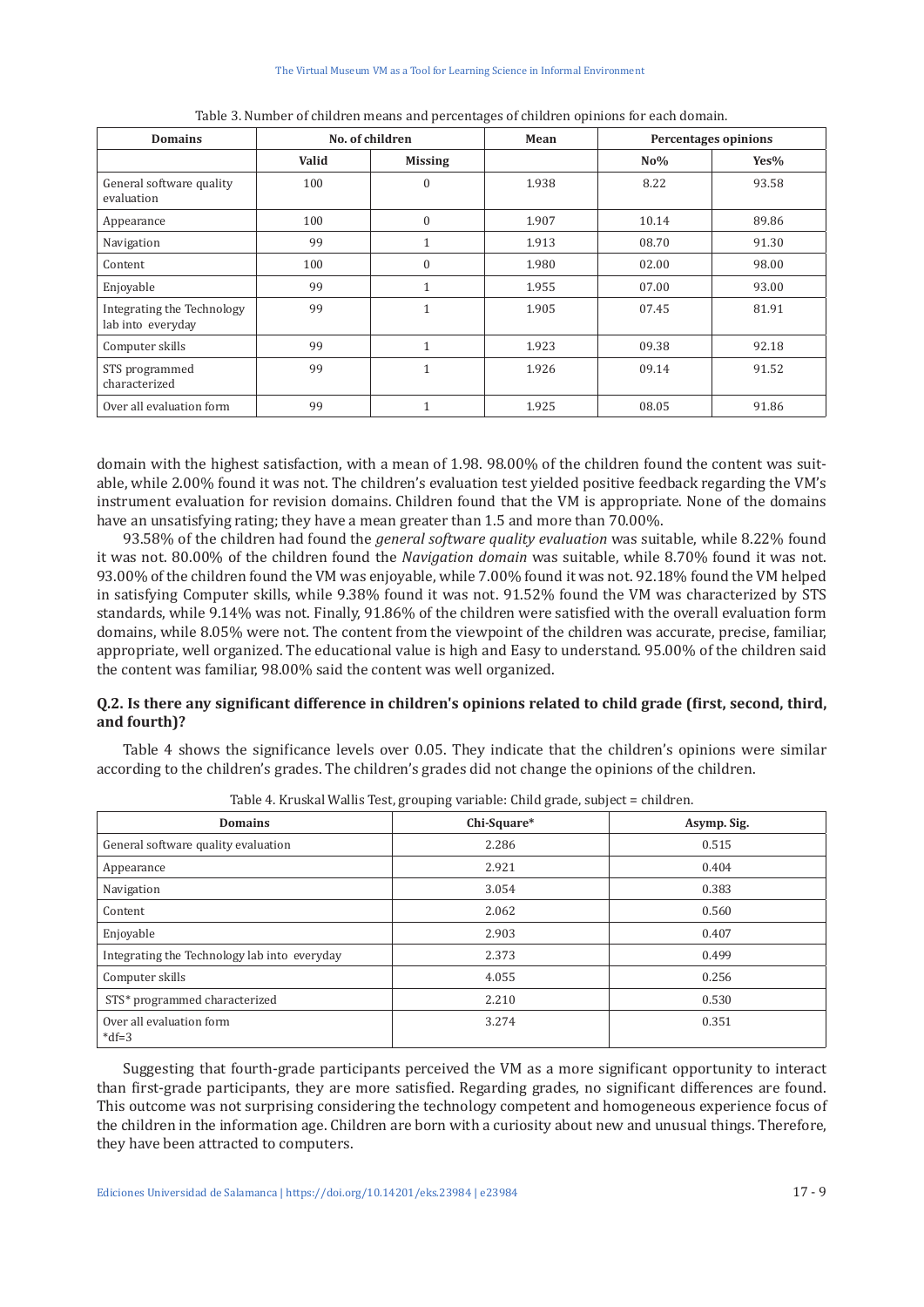#### *6.3. Over all children comments*

The researcher regrouped students' comments as follows.

Several of the students (14%) provided various answers like beautiful, wonderful, easy, teaches us a lot, I liked it, and I liked it so much. For example, one of them in third grade said that it was beautiful, wonderful, and teaches us many things. Another one from fourth grade stated that the VM was "Beautiful and wonderful, Beautiful and very cool." Another one from third grade commented that it was "plain beautiful to love so much." Several students (14%) wrote about their hopes that this program will be available for other subjects like Arabic, English, Math, even History, and other subjects.

One from the fourth grade stated, "I hope that there will be a math and Arabic one like him," another from second grade "commented," we hope to get more subjects."

Several students (18%) gave various Several of the students (14%) provided various answers like beautiful, wonderful, easy, teaches us a lot, I liked it, and I liked it so much. For example, one of them in third grade said that it was beautiful, wonderful, and teaches us many things. Another one from fourth grade stated that the VM was "Beautiful and wonderful, Beautiful and very cool." Another one from third grade commented that it was "plain beautiful to love so much." Several students (14%) wrote about their hopes that this program will be available for other subjects like Arabic, English, Math, even History, and other subjects.

Between their love of science and learning about science through the program, it made them love science more, and that science is wonderful. The researcher commented that loving science is an honorable objective for nation success, and it might be the secret of the developed state's success. One from third grade stated that "the VM makes me love science more." Another from third grade wrote, "I loved it for science; wonderful science makes me love science more." The researcher thanked Two of the fourth-grade students who wrote about the photos that they are valuable and good.

Few students (5%) wrote that they enjoyed the scientific songs and films and games, one of them from second grade wrote "I enjoy films," and like Laghos' (2010) result that the children liked the colors and animations in the game.

The researcher acknowledged several of them, one from first grade wrote the following: "I Like everything, everything is a beautiful tutorial, we identify the parts of the plant that are sweeter, we learned how to grow the tree. We take information".

Others wrote that it helped them in the study and that it was better than the textbook. One of them from first grade stated, "We understand from the VM faster than the book."

#### *6.4. Conclusions over all children comments*

- Beautiful, wonderful, easy.
- Hope that schools or parents will provide it.
- Hope that this program will be available for other subjects.
- Made them love Science more, and that Science is wonderful.<br>• The photos are useful and good. In addition, they enjoyed the
- The photos are useful and good. In addition, they enjoyed the scientific songs, films, and games.<br>• The VM helped in the study The VM was very funny
- The VM helped in the study. The VM was very funny.<br>• Interested in the computer and identified sites the e
- Interested in the computer, and identified sites, the eye, planets, solar system, animal.<br>• Enjoyed the compass construction of the museum
- Enjoyed the compass construction of the museum.<br>• It was better from the textbook
- It was better from the textbook.

#### *6.5. Focus group interview*

After finishing the experiment, a half-hour focus group e-interview was conducted to elicit these students' in-depth perceptions towards the use of the VM. 10 participants were selected for the e-interview the researcher has noted what they have said.

The children's e-interview confirmed that the children were very excited about the use of the VM. For example, one of the children in second grade commented that it was the first time that he enjoyed such a learning task because he loved the game-like VM. Another from third grade also stated that they enjoyed the VM as they found it more interesting than learning from the textbook.

The children also stated that the VM helped them understand the subject content better. One of them from fourth grade reported that "Although I have to spend much more time learning the scientific concepts, I think I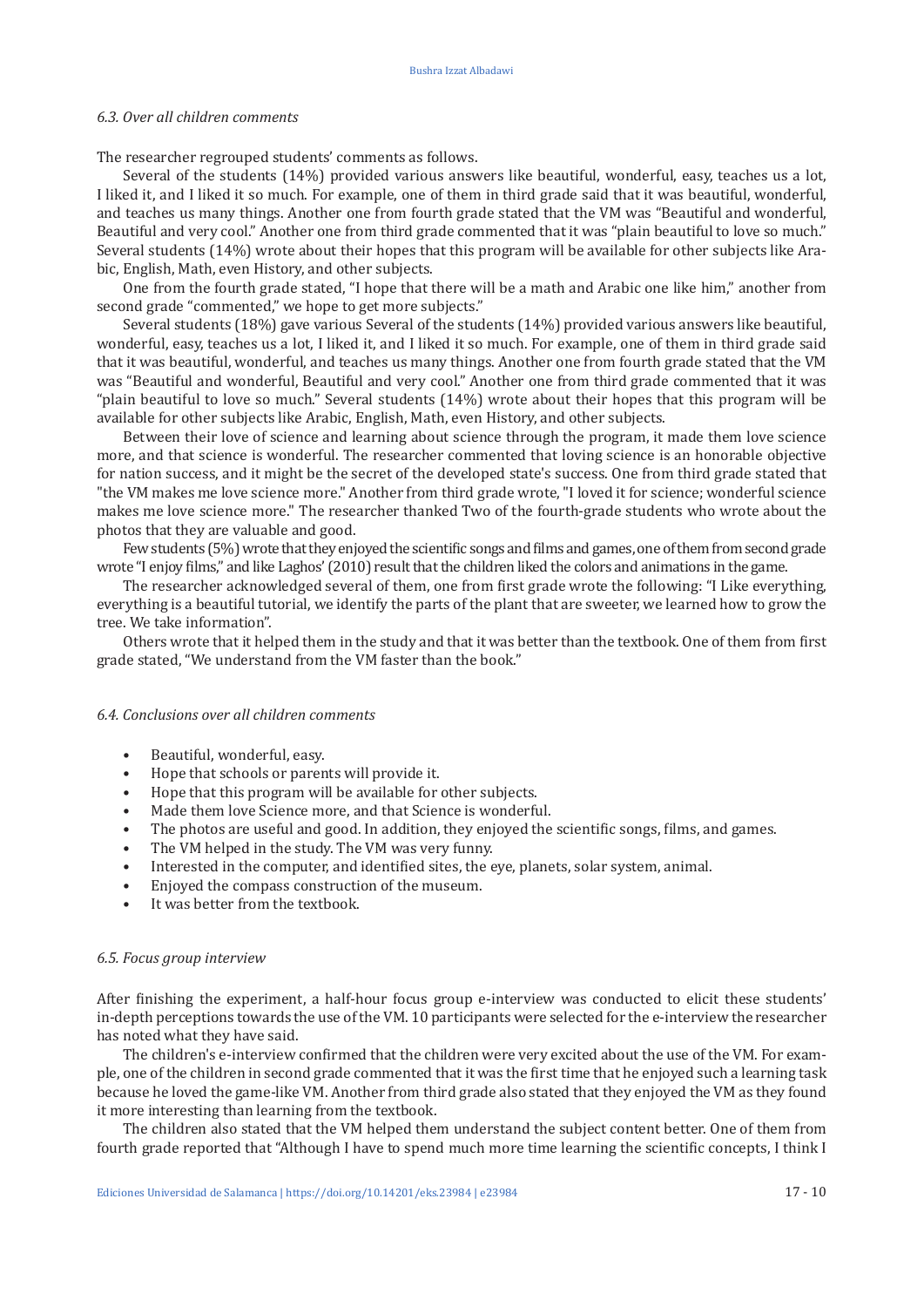have learned better because VM allows us to explore and discover information. I like science through this program very much". Another child from third grade said that "Now I know different planets have different sizes, different colors. Jupiter is the most beautiful planet in the Solar System". An additional student from fourth grade commented, "Now I can visualize how the nine planets revolve around the Sun. I prefer to study science in this way than the normal traditional classroom teaching."

Another from second grade stated, "I enjoyed the construction part of the VM. That is a great idea for everyone to have a personal museum with his collection. I will do one."

Another from fourth grade stated that he could use the search engine more effective in gathering information; this encouraged him to search for information whenever he faced problems in understanding abstract scientific concepts.

The interview results indicated that the students loved the interactivity feature. The students also expected that this VM would be used in other science topics or other subjects. One of them from the third class commented that the VM was so exciting and enjoyable that more learning tasks would adopt this approach. They agreed that using games could make learning more fun. There hopes that this program will be available for other subjects like Arabic, English, and Math. The students interviewed also confirmed the difficulties they met in some subjects in science textbook-like Solar System, eye subject, one of them was an excellent achiever from fourth grade said that it let him learn better, especially about the eye and how the picture is formed in the brain. Another one from fourth grade said that he likes the part of technology very much. How camera functions look like eye functions, and how to do telescopes at home.

User evaluation found the confirmed significance of this technique, as parents' evaluation confirmed that the VM was satisfied. In addition, children showed a preference for using technology to learn about science, and they were much enjoyed the VM reading scientific information or as an expert.

More applications constitute evidence from this study that children preferred VM exhibits that include interactive entertainment like the results of Fuentes et al. (2019). García-Peñalvo and Griffiths (2014) advance and explore other different approaches to achieve the challenge of defining a very transparent framework in which both formal and informal learning are considered essential components of one's own person's knowledge base. Moreover, Griffiths and García-Peñalvo (2016) shown that these informal activities could be harnessed to strengthen the education system and that some of the methods of formal education would be applied to increase the effectiveness of informal learning.

The study results agreed with Delellos' (2009), students showed a greater interest level in learning science with technology through online gaming and rich multimedia, suggesting that virtual science museums can be educationally valuable and support an alternative to traditional teaching methods if designed with the end-user in mind.

#### **7. Result discussion Conclusions and recommendations**

#### *7.1. User test evaluation*

The parents' evaluation test yielded positive feedback regarding the VM's instrument evaluation for revision domains. Parents found that the VM is appropriate. The parents were similar in their opinion toward the VM concerning academic qualifications. In addition, the parents were similar in their opinions toward the VM about their children's grades. So, there is no significant difference in parents' opinions related to academic qualifications. In contrast to Aristeidou and Spyropoulou (2015), it constitutes a significant criterion for using it in Lifelong learning.

The children's evaluation test yielded positive feedback regarding the VM's instrument evaluation for revision domains. Children found that the VM is appropriate. None of the domains have an unsatisfying rating; they have a mean greater than 1.5 and more than 70.00%. The children's opinions were similar according to the grade.

The contradiction between parents and children is that it is not necessary because the parents desired the children. The finding in this study showed that 95.5% of children found the VM was enjoyable, this result successor was over compatible with the results reported by Shim et al. (2003) more than 50% of students said that studying biology using the VRBS provided enjoyment and like Fuentes et al. (2019).

Children's comments showed a greater interest level in learning science with technology through gaming and multimedia, suggesting that virtual science museums can be educationally valuable and support an alternative to traditional teaching methods if designed with the end-user in mind. Better supported by children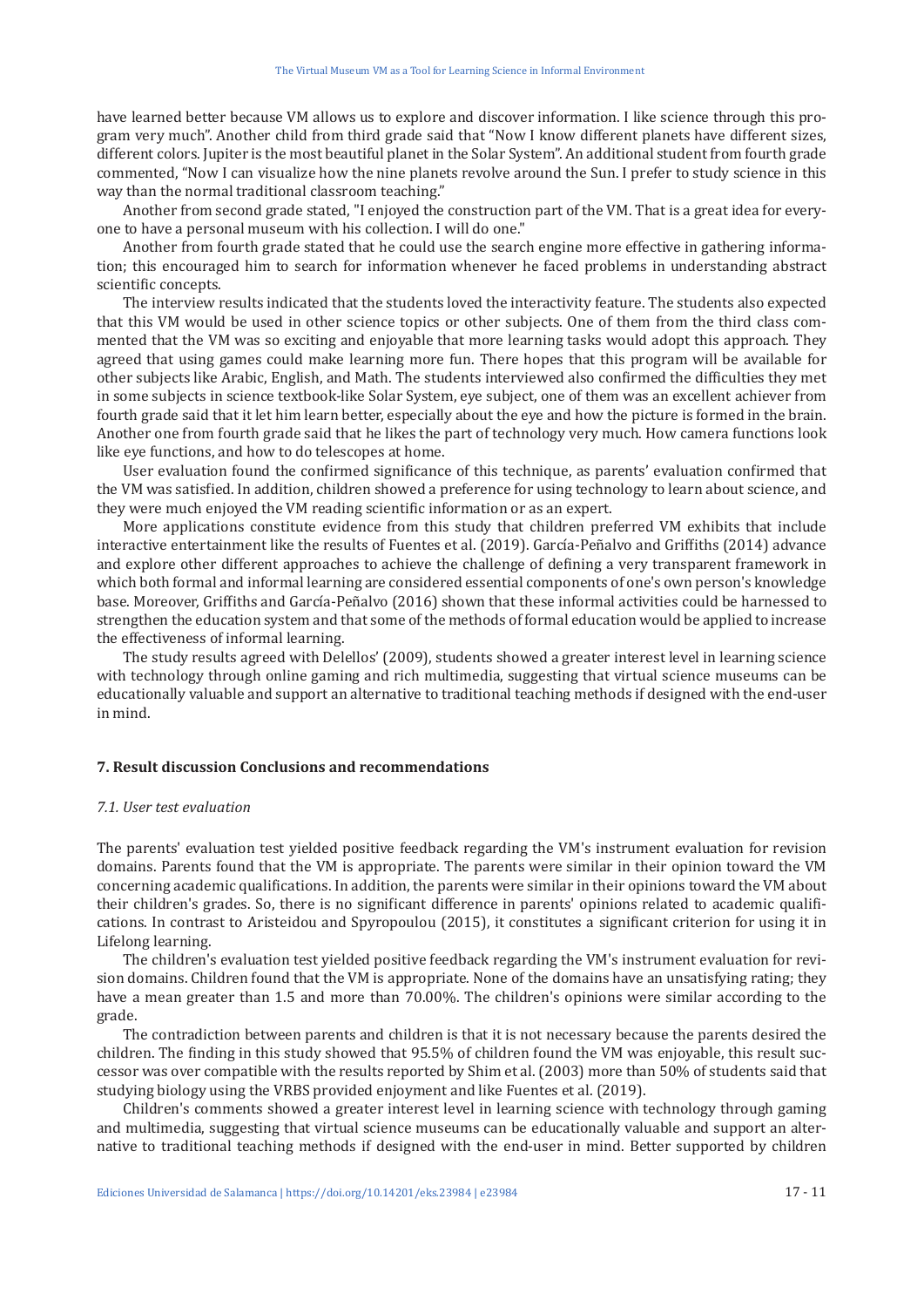#### Bushra Izzat Albadawi

interview confirmed that the children were very excited about using the VM, which helped them understand the subject content and navigate to search scientific information (Wishart & Triggs, 2010). As Sabbatini (2003), investigating the virtual museum stage and identifying the contents, functionalities, and approaches of the virtual museum, emphasizing reality. The researcher expressed her thanks to them. This study agreed with Pappa and Pannese (2010) provides a familiar environment for the latest generation of students.

The researcher confirmed that she would recommend working more, and she will design one for Math as soon as possible. As Lavonen and Villalba-Condori (2019) state, digital tools and environments in education are analyzed to prepare and implement the program and curricula. Aristeidoua and Spyropoulou (2015) demonstrate increased motivation and activeness. Explored new opportunities are being discovered and lead to new, more efficient directions. Fuentes et al. (2019) showed the receptivity to Tablets mainly by students and teachers, and parents.

## *7.2. Recommendation from user test evaluation*

- Provide the VM to the participants' schools and children.
- More programs to be available for other subjects like Arabic, English, Math, even History and other subjects.
- More scientific songs, films, photos, and games.
- More enjoyable program to improve scores and benefit the information.

## *7.3. Recommendation*

- Examine how students' science knowledge operates as a basis for new academic knowledge in virtual museum projects.
- Examine how the virtual museum affects students' motivation, learning styles, and attitudes towards science and technology.
- Investigate the effects of virtual museum projects on formal teaching programs.

#### **References**

Al-badawi (2011). The virtual museum as a tool of science and technology literacy, Master thesis unpublished.

- Alsumait, A., & Al-Osaimi, A. (2010). Usability Heuristics Evaluation for Child E-learning Applications. *Journal of Software*, *5*(6), 654-661.
- Aristeidou, M., & Spyropoulou, N. (2015). Building Technology and Science Experiences in 3D Virtual World. *Procedia Computer Science*, *65*. <https://doi.org/10.1016/j.procs.2015.09.075>
- Beyer, H., & Holtzblatt, K. (1999). Contextual design, *Interactions*, *6*(1), 32-42.
- Buckingham, D. (1993). Towards new literacies. *The English and Media Magazine*, (23).
- Dar Saleh, N. A. (2010). Impact of Using Educational Software in the Learning of Arabic on the Achievement of the First Graders in Nablus Governorate Schools. Master thesis, ALnajah University.
- Delello, J. A. (2009). The Development of a Virtual Science Museum for the Public Understanding of Science in Eastern China and in the United States. PhD, Dissertation, The University of Texas. Permian Basin.
- Dugger, W. E. (2001). New Media and Standards for Technological Literacy. New Media in Technology Education Proceedings PATT-11 Conference March 8-13.
- French, A. N. (2007). Informal Science Education at Science City, Unpublished Master thesis, University of Kansas. Gall, M., Gall, J., & Borg, W. (2003). *Educational Research an introduction* (7th Ed.). Allyn and Bacon.
- García-Peñalvo, F. J., & Griffiths, D. (2014). Transferring knowledge and experiences from informal to formal learning contexts. In F. J. García-Peñalvo (Ed.), *Proceedings of the Second International Conference on Technological Ecosystems for Enhancing Multiculturality (TEEM'14)* (pp. 569-572). ACM. [https://doi](https://doi.org/10.1145/2669711.2669957) [.org/10.1145/2669711.2669957](https://doi.org/10.1145/2669711.2669957)
- Griffiths, D., & García-Peñalvo, F. J. (2016). Informal learning recognition and management. *Computers in Human Behavior*, *55A*, 501-503. <https://doi.org/10.1016/j.chb.2015.10.019>
- Fuentes, J. L., Albertos, J. E., & Torrano, F. (2019). Towards the Mobile-Learning in the School: Analysis of Critical Factors on the Use of Tablets in Spanish Schools. *Education in the Knowledge Society, 20*, Article 3. [https://](https://doi.org/10.14201/eks2019_20_a3) [doi.org/10.14201/eks2019\\_20\\_a3](https://doi.org/10.14201/eks2019_20_a3)